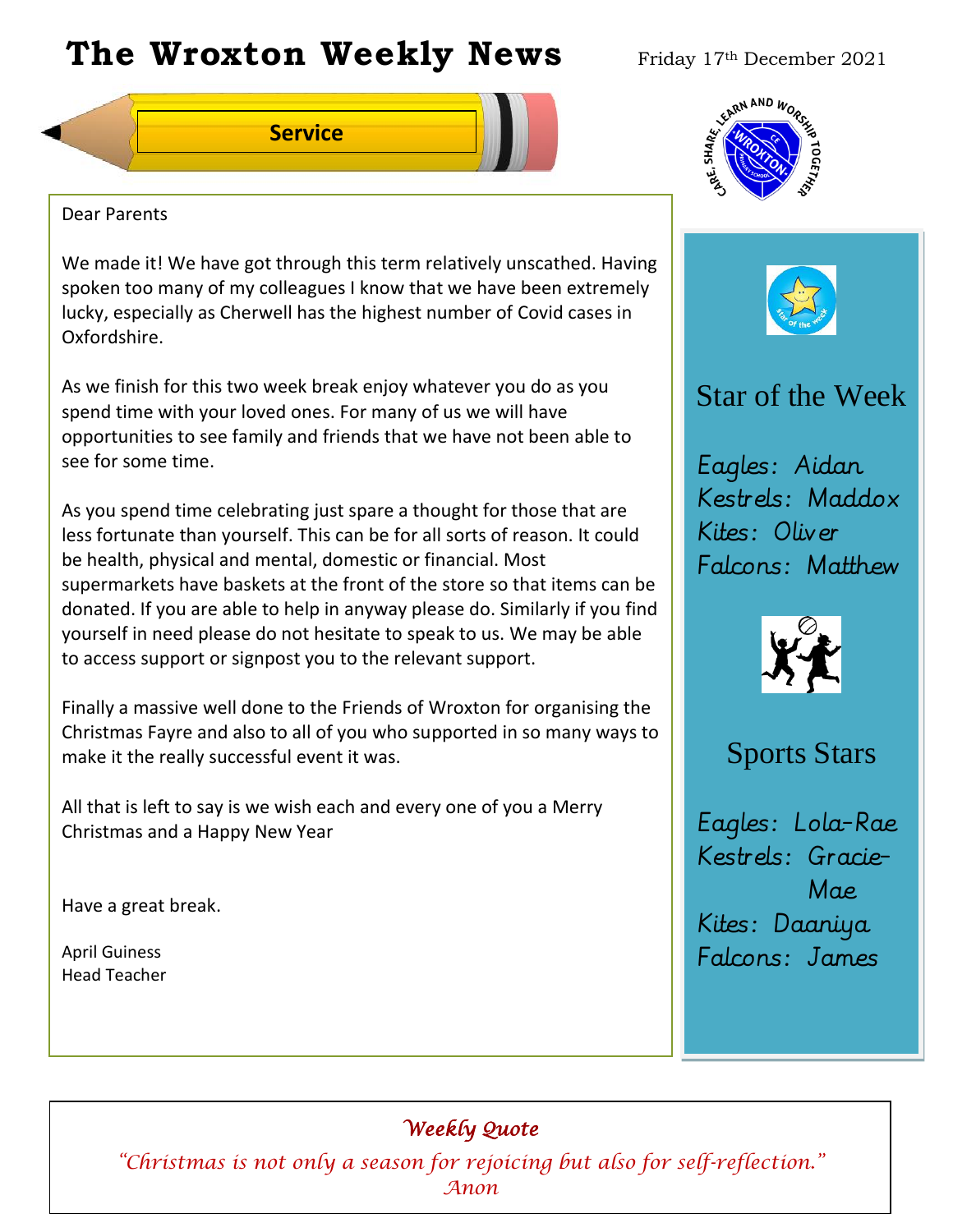# **E-safety**

#### **Steps you can take to help keep your child safer online**

**Use 'SafeSearch':** Most web search engines will have a 'SafeSearch' function, which will allow you to limit the content your child can access whilst online. Look out for the 'Settings' button on your web browser homepage, which is often shaped like a small cog.

#### **Attendance**

Happily we have had several days this week reaching 100% attendance. Hopefully this will continue in the new year.

The attendance target for the school is 96%, currently our whole school attendance rate is 94%, which is below our target but is improving.

COVID infection rates in the area are well above the average in England at the moment. It is recommended that everyone over the age of 11 in a household takes a Lateral Flow test twice a week. If you are deemed a close contact you should take a lateral flow test every day for 7 days, this is applicable to everyone 5 years and older.

Please remember that if you have any COVID symptoms you should book a PCR test.

Lateral flow tests can be ordered using this link:

<https://www.gov.uk/order-coronavirus-rapid-lateral-flow-tests>

#### **Calendar Dates**

Tuesday 4<sup>th</sup> January 2022 – return to school

Monday  $17<sup>th</sup>$  January – Vision Screening for Reception children

Dates for Friends' of Wroxton events are over the page.

**Please do not send you child to school if they experiencing COVID 19 Symptoms:**

- **a high temperature** this means you feel hot to touch on your chest or back (you do not need to measure your temperature)
- **a new, continuous cough** this means coughing a lot for more than an hour, or 3 or more coughing episodes in 24 hours (if you usually have a cough, it may be worse than usual)
- **a loss or change to your sense of smell or taste** this means you've noticed you cannot smell or taste anything, or things smell or taste different to normal

#### **School Dinners**

Have you ordered your child's lunches for the week we return to school yet?

We are bidding for a cash boost from the Tesco Community Grants initiative. Tesco works with community charity Groundwork to run its community funding scheme, which sees grants of up to £1,500, £1,000 and £500 awarded to local community projects.

Three groups in every community have been shortlisted to receive the cash award and shoppers are being invited to head along to any of these Tesco stores to vote:

Banbury Extra OX16 1LX Middleton Road Express OX16 3QT High St Banbury Express OX16 5EJ

We are one of the groups on the shortlist. We are asking for a grant to fund Blue-bots which are programmable toys that can be controlled via blue tooth. We want to educate the children using the latest innovative technology resources. Thus allowing them to apply their skills using a range of different

equipment.

Voting is open in all Tesco stores in January, February and March and customers will cast their vote using a token given to them at the check-out each time they shop.